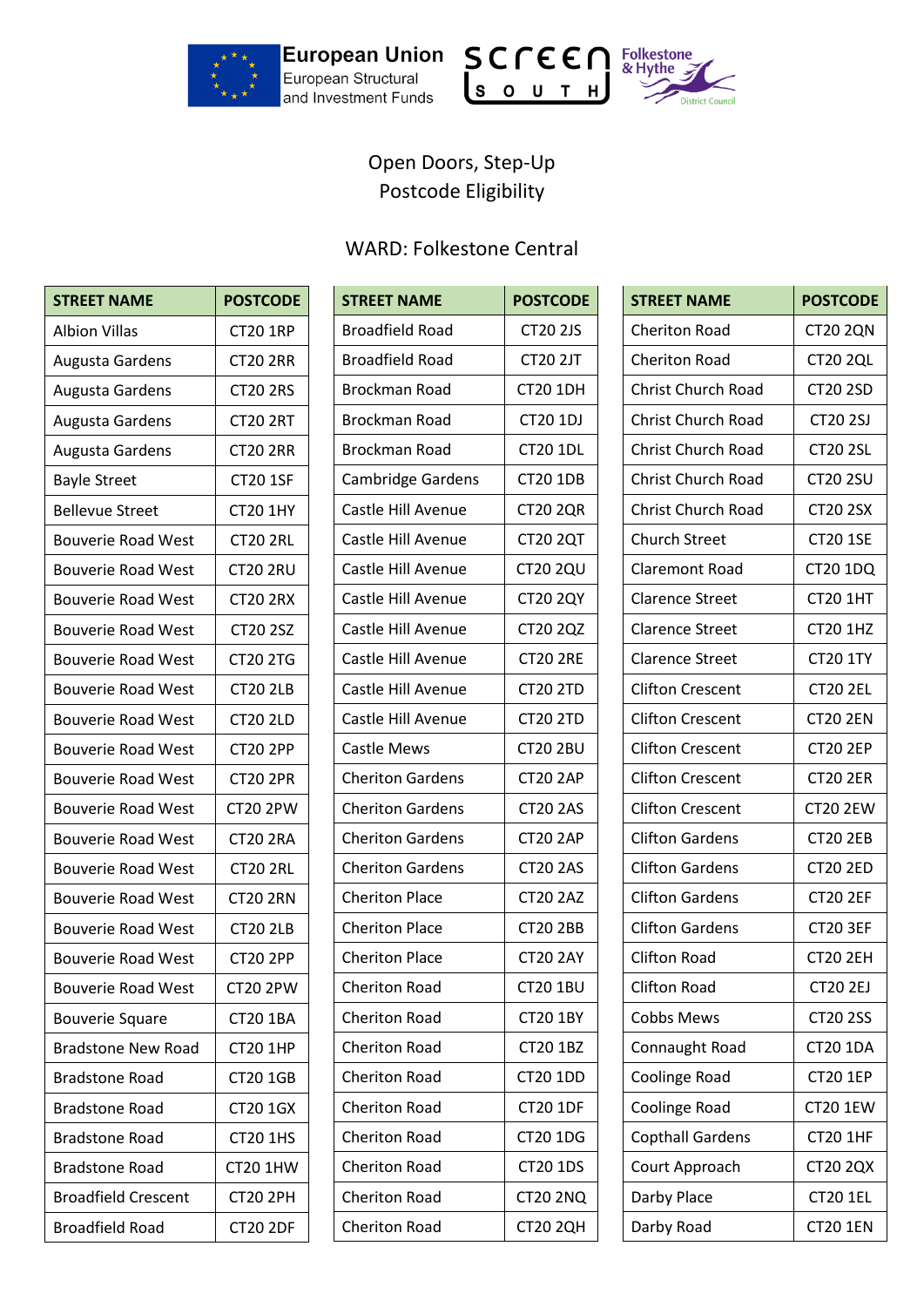

## European Structural





| <b>STREET NAME</b>       | <b>POSTCODE</b> |
|--------------------------|-----------------|
| <b>Darlington Street</b> | <b>CT20 1ED</b> |
| Dover Road               | <b>CT20 1JQ</b> |
| Earls Avenue             | <b>CT20 2HA</b> |
| <b>Earls Avenue</b>      | <b>CT20 2HB</b> |
| <b>Earls Avenue</b>      | <b>CT20 2HD</b> |
| Earls Avenue             | <b>CT20 2EU</b> |
| Earls Avenue             | <b>CT20 2EX</b> |
| Earls Avenue             | <b>CT20 2HE</b> |
| Earls Avenue             | <b>CT20 2HF</b> |
| Earls Avenue             | <b>CT20 2HG</b> |
| Earls Avenue             | <b>CT20 2HP</b> |
| Earls Avenue             | <b>CT20 2HR</b> |
| Earls Avenue             | <b>CT20 2HW</b> |
| Earls Avenue             | <b>CT20 2PN</b> |
| <b>Earls Avenue</b>      | <b>CT20 2HA</b> |
| Earls Avenue             | <b>CT20 2HB</b> |
| Earls Avenue             | <b>CT20 2HD</b> |
| Foord Road               | <b>CT20 1HB</b> |
| Foord Road               | <b>CT20 1HH</b> |
| Foord Road               | <b>CT20 1HL</b> |
| <b>Foord Road</b>        | <b>CT20 1HN</b> |
| <b>Foord Road South</b>  | CT20 1HJ        |
| George Lane              | <b>CT20 1RH</b> |
| <b>Gloucester Place</b>  | <b>CT20 1AG</b> |
| Godwyn Gardens           | <b>CT20 2JZ</b> |
| Godwyn Road              | <b>CT20 2JY</b> |
| Godwyn Road              | <b>CT20 2LA</b> |
| Grace Hill               | <b>CT20 1HA</b> |
| <b>Grace Hill</b>        | <b>CT20 1HE</b> |
| <b>Grace Hill</b>        | <b>CT20 1HG</b> |
| Grace Hill               | <b>CT20 1HQ</b> |
| <b>Grimston Avenue</b>   | <b>CT20 2QE</b> |
| <b>Grimston Avenue</b>   | <b>CT20 2PS</b> |
| <b>Grimston Avenue</b>   | <b>CT20 2PZ</b> |
| <b>Grimston Avenue</b>   | <b>CT20 2QA</b> |

| <b>STREET NAME</b>        | <b>POSTCODE</b> |
|---------------------------|-----------------|
| <b>Grimston Avenue</b>    | <b>CT20 2QB</b> |
| <b>Grimston Avenue</b>    | <b>CT20 2QD</b> |
| <b>Grimston Gardens</b>   | <b>CT20 2PT</b> |
| <b>Grimston Gardens</b>   | <b>CT20 2PU</b> |
| <b>Grimston Gardens</b>   | <b>CT20 2PX</b> |
| <b>Grimston Gardens</b>   | <b>CT20 2UA</b> |
| <b>Grimston Gardens</b>   | <b>CT20 2UB</b> |
| <b>Guildhall Street</b>   | <b>CT20 1DZ</b> |
| <b>Guildhall Street</b>   | <b>CT20 1EA</b> |
| <b>Guildhall Street</b>   | <b>CT20 1EB</b> |
| <b>Guildhall Street</b>   | <b>CT20 1EE</b> |
| <b>Guildhall Street</b>   | <b>CT20 1EF</b> |
| <b>Guildhall Street</b>   | <b>CT20 1EG</b> |
| <b>Guildhall Street</b>   | <b>CT20 1EH</b> |
| <b>Guildhall Street</b>   | <b>CT20 1EJ</b> |
| <b>Guildhall Street</b>   | <b>CT20 1EQ</b> |
| <b>Guildhall Street</b>   | <b>CT20 1ES</b> |
| Harbour Way               | <b>CT20 1AJ</b> |
| <b>Holmesdale Terrace</b> | <b>CT20 2AJ</b> |
| Ingles Lane               | <b>CT20 2BF</b> |
| Ingles Road               | <b>CT20 2DE</b> |
| Ingles Road               | <b>CT20 2SN</b> |
| Ingles Road               | <b>CT20 2SW</b> |
| Ingles Road               | <b>CT20 2UH</b> |
| Ingles Way                | <b>CT20 1ER</b> |
| Jointon Road              | <b>CT20 2RF</b> |
| Jointon Road              | <b>CT20 2RG</b> |
| Kingsnorth Gardens        | <b>CT20 2QP</b> |
| <b>Kingsnorth Gardens</b> | CT20 2QW        |
| Langhorne Gardens         | <b>CT20 2EA</b> |
| Longford Terrace          | <b>CT20 2AL</b> |
| Longford Way              | <b>CT20 2BJ</b> |
| Lower Sandgate Road       | <b>CT20 2JP</b> |
| Manor Road                | <b>CT20 2RZ</b> |
| Manor Road                | <b>CT20 2SA</b> |

| <b>STREET NAME</b>         | <b>POSTCODE</b> |
|----------------------------|-----------------|
| Manor Road                 | <b>CT20 2SE</b> |
| Marten Road                | <b>CT20 2JR</b> |
| Metropole Road East        | <b>CT20 2AN</b> |
| Metropole Road West        | <b>CT20 2LX</b> |
| Millfield                  | <b>CT20 1EU</b> |
| <b>Mount Pleasant Road</b> | CT20 1HU        |
| <b>New Street</b>          | <b>CT20 1HR</b> |
| <b>Oxford Terrace</b>      | <b>CT20 1AF</b> |
| <b>Peter Street</b>        | <b>CT20 1JE</b> |
| <b>Plain Road</b>          | <b>CT20 2QF</b> |
| Plain Road                 | CT20 2QG        |
| <b>Pleydell Gardens</b>    | <b>CT20 2DB</b> |
| <b>Pleydell Gardens</b>    | <b>CT20 2DN</b> |
| <b>Priory Gardens</b>      | <b>CT20 1SW</b> |
| <b>Queen Street</b>        | <b>CT20 1JF</b> |
| Ravenlea Road              | <b>CT20 2DG</b> |
| Ravenlea Road              | <b>CT20 2JU</b> |
| Rendezvous Street          | <b>CT20 1AT</b> |
| Rendezvous Street          | <b>CT20 1ET</b> |
| <b>Rendezvous Street</b>   | <b>CT20 1EX</b> |
| Rendezvous Street          | <b>CT20 1EY</b> |
| Rendezvous Street          | <b>CT20 1EZ</b> |
| Sandgate Road              | <b>CT20 1AL</b> |
| Sandgate Road              | <b>CT20 1DP</b> |
| Sandgate Road              | <b>CT20 1RY</b> |
| Sandgate Road              | <b>CT20 1SB</b> |
| Sandgate Road              | <b>CT20 2AA</b> |
| Sandgate Road              | <b>CT20 2AF</b> |
| Sandgate Road              | <b>CT20 2BE</b> |
| Sandgate Road              | CT20 2BQ        |
| Sandgate Road              | <b>CT20 2BH</b> |
| Sandgate Road              | <b>CT20 2BL</b> |
| Sandgate Road              | <b>CT20 2BW</b> |
| Sandgate Road              | <b>CT20 2BY</b> |
| Sandgate Road              | <b>CT20 2BZ</b> |